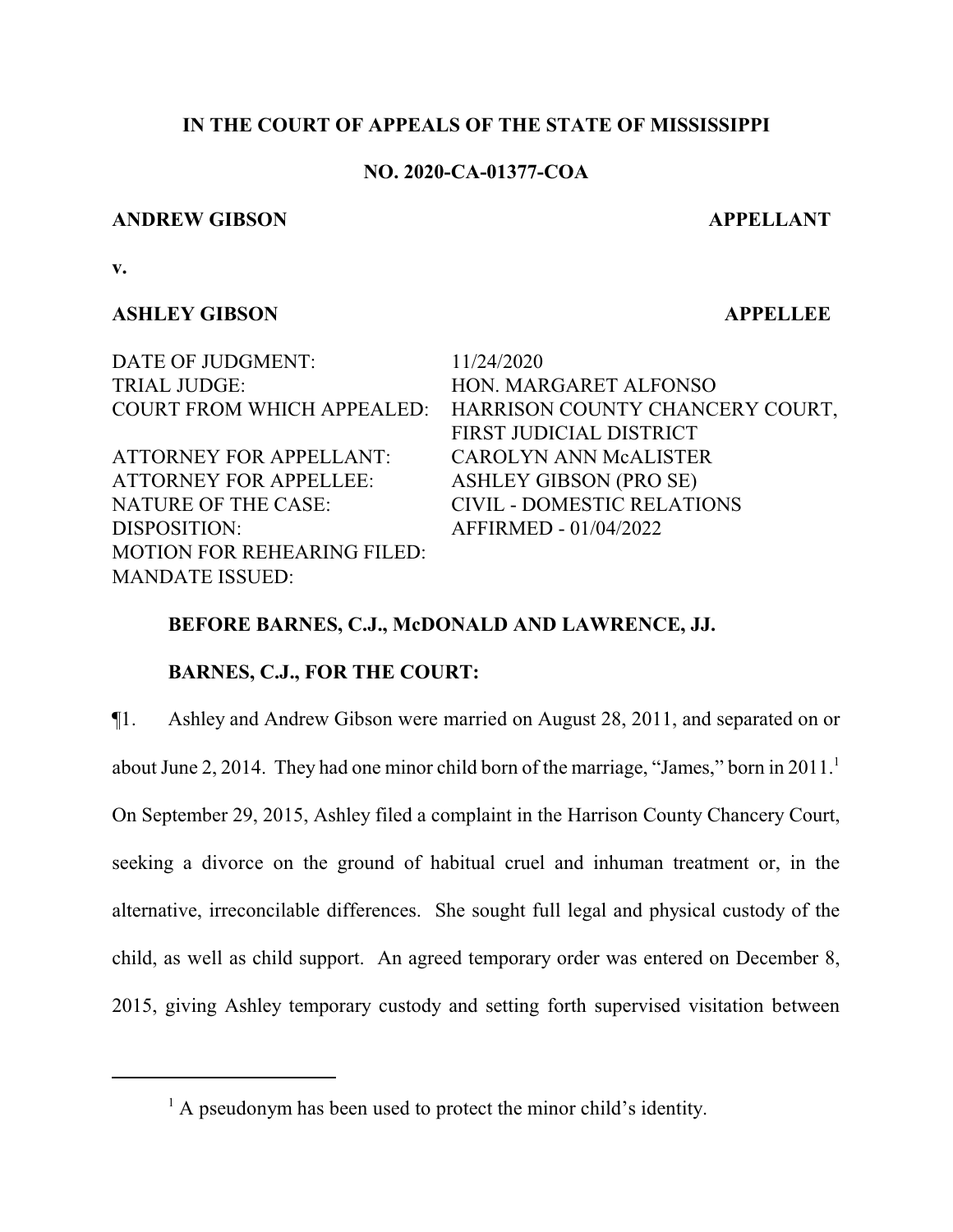Andrew and James. Because Andrew was seeking treatment at the Heartland Rehabilitation Facility in LaBelle, Missouri,<sup>2</sup> his visitation was to occur while he was home during Christmas of 2015, and the visitation was to be supervised by his sister, Marilyn Whitehead. The chancery court also ordered Andrew to pay \$50 in weekly child support.

¶2. On December 30, 2015, Andrew filed an answer and counterclaim seeking, in part, primary physical custody of James. In spring of 2016, Ashley, a caregiver and housekeeper, was arrested and charged with two counts of grand larceny for allegedly stealing from her employers. On May4, 2016, Andrew—newlyreleased fromthe rehabilitation facility—filed a petition seeking ex parte emergency custody of James on May 4, 2016. The petition noted Ashley's recent arrest and also alleged that Ashley had been using drugs and "living with a member of the opposite sex." The petition also claimed that Ashley had threatened to abscond with the child. By order signed on May 4, 2016, the former chancellor over the proceedings, Judge Sandy Steckler, gave temporary custody of James to Ethel Gibson, Andrew's mother and James's paternal grandmother. The court's order denied Ashley any visitation and contained a restraining order against her.

¶3. Ashley filed a motion to set aside the order, denying the allegations of drug use, living with another man, and any threats to abscond with James. A hearing on the motion was held on May 6. The court set aside its prior order, noting that it contained errors. The court also determined there was no reason "why [Ashley] shouldn't have unfettered visitation with the child."

 $2$  Andrew had two DUIs—one in 2012 and one in 2014. For the second one, he was incarcerated for six months and then released to the rehabilitation facility.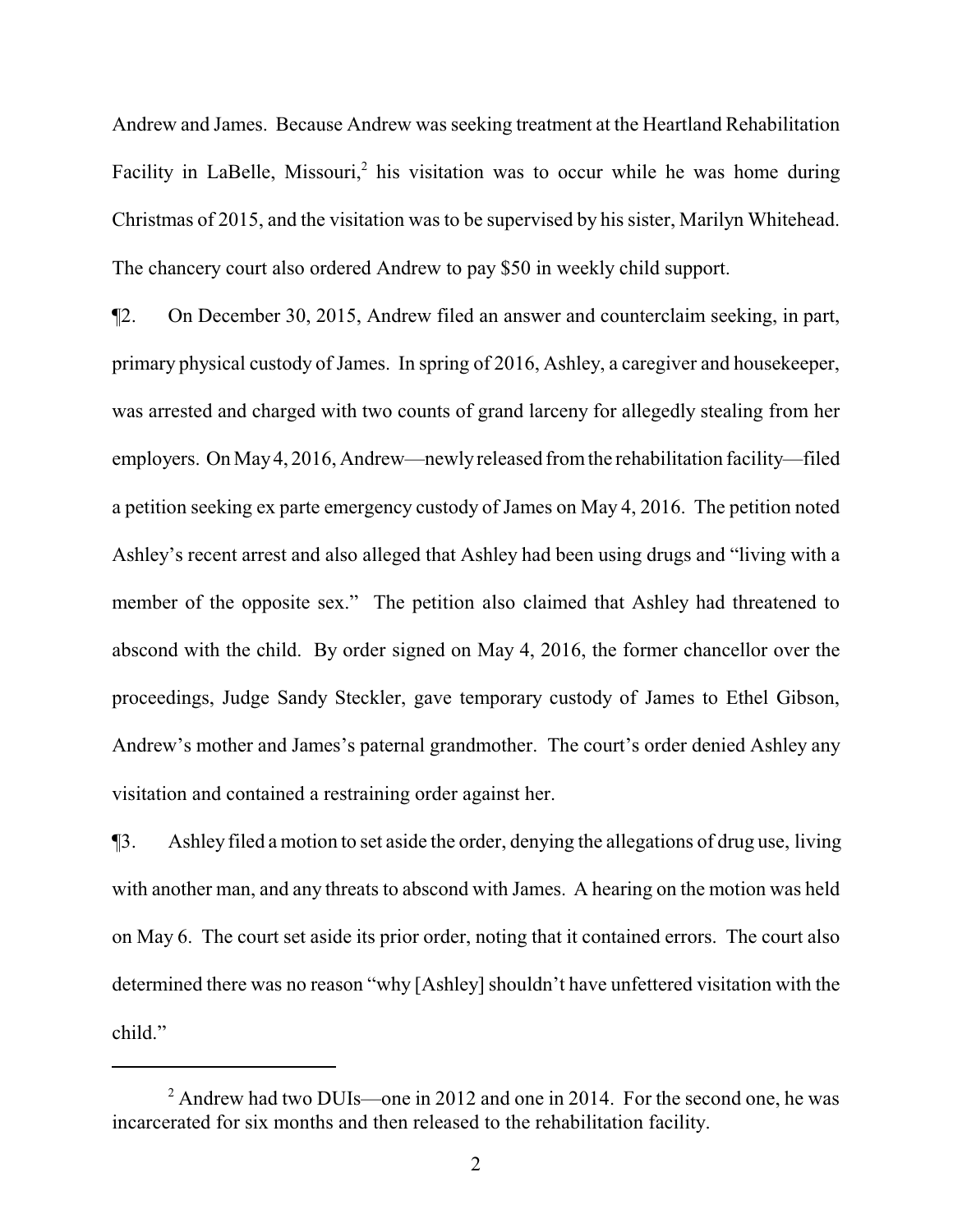¶4. Andrew testified at the June 14, 2016 hearing that Ashley had been "addicted" to hydrocodone during their relationship. However, he had no personal knowledge whether she still continued to take any prescription medication; he also admitted that any threats Ashley made about absconding with James were made more than eighteen months prior to the current proceedings. Andrew testified that during his time at the rehabilitation facility, he had been given updates as to the child's doctor's visits and school progress. Andrew said Ashley had agreed to put the child on ADHD medication, even though he had been against doing so.

¶5. Ashley testified that she had her own residence and, despite accusations otherwise, did not reside with her boyfriend, Ben Bosarge. She currently worked for Ben's mother, taking care of her home and pets. Ashley also cared for Ben's three children (for whom he has physical custody) while Ben was at work. Ashley admitted that she had taken hydrocodone and Lortab prescribed to her after an automobile accident. But she said she went to an outpatient clinic in 2015 "to get[] rid of all that" and denied taking more than what was prescribed. She further alleged that Andrew had taken some of her medicine without telling her. Ashley expressed appreciation for the help that Ethel and Marilyn had given her while Andrew was in treatment. She also agreed that James "needs his daddy" and hoped they could work together in scheduling visits with Andrew. When asked by the chancellor about the pending felony charges against her, Ashley said she was advised by her defense attorney to plead the Fifth Amendment.

¶6. Roscoe Phillips, Ashley's father, testified that he and his wife were able to help take

3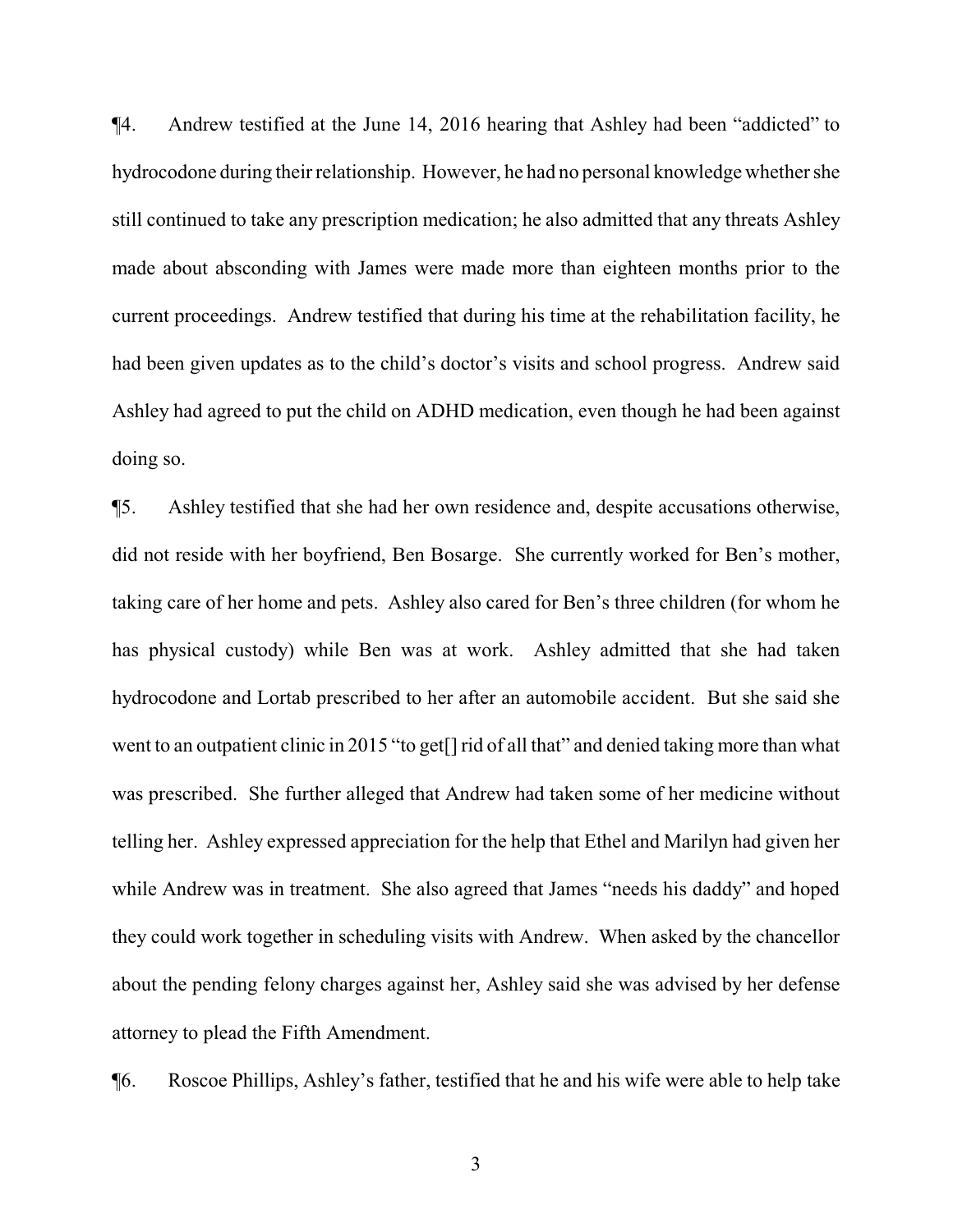care of James. Although Andrew had claimed Roscoe had an alcohol problem, Roscoe denied this accusation, saying that he holds a commercial driver's license and quit drinking years ago. Ethel, Andrew's mother, also testified that she had no medical issues that would prevent her from taking care of the child. She expressed concern that Ashley's moving to different places over the last two years did not provide a stable home for James. Marilyn, Andrew's sister, testified that she had kept the child for approximately ninety days during 2015 and approximately thirty days in 2016, primarily on the weekends.

¶7. On May 20, 2016, the chancery court entered another temporary order, vacating the prior order and (again) placing James in Ethel's custody. Ashley was awarded visitation on alternating weekends and weekly telephonic visitation. Because Andrew resided with Ethel, the order did not address Andrew's visitation. On November 16, 2016, the chancery court entered a new temporary order nunc pro tunc to May 20, 2016, awarding Ashley and Andrew alternating weekend visitation, daily telephonic visitation, and one weekday visit. The court also ordered them to pay Ethel child support and to select a guardian ad litem (GAL).

¶8. After issues finding an available GAL, the chancery court eventually appointed Vonder Bruegge as the GAL on January 27, 2017. On June 15, 2017, the court entered an agreed temporary order nunc pro tunc to May 20, 2017, awarding Ashley three weeks of summer visitation with James and both parents access to the child's doctor's appointments. ¶9. On July 10, 2018, Andrew filed an amended answer and counterclaim following Ashley's guilty plea, sentencing, and incarceration on two felony counts of grand larceny. Following a hearing, the chancery court entered a temporary order on October 17, 2018, nunc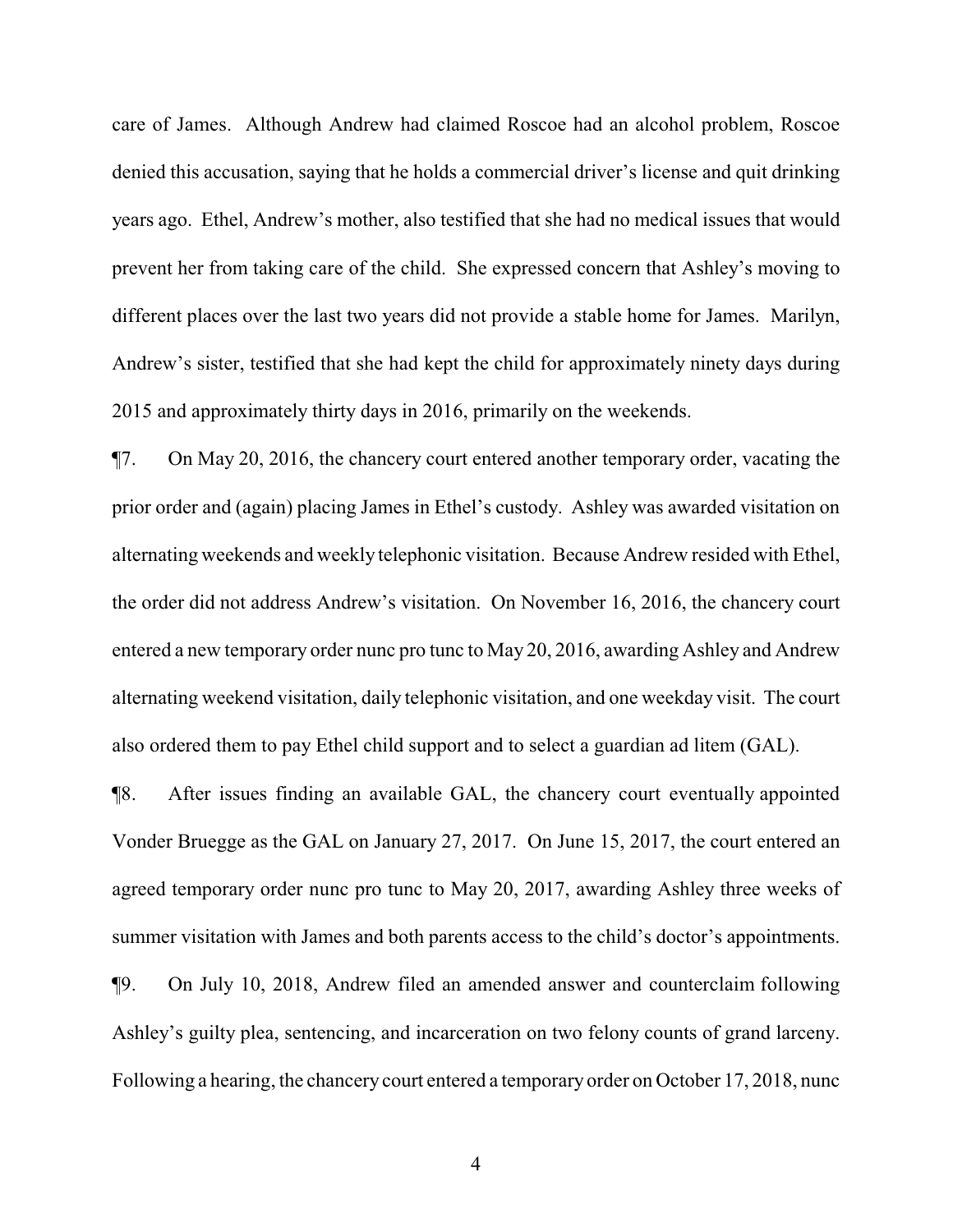pro tunc to March 12, 2018. Because Andrew had recently been arrested for another DUI, the order suspended Andrew's overnight visitation. The temporary order also assessed Andrew \$1,114 in child-support arrearage.

¶10. Ethel, Marilyn, and Marilyn's husband, William Whitehead, (the movants) filed a motion seeking permanent guardianship of James. Andrew responded on February 7, 2019, opposing the motion and asserting a counterclaim of contempt for interfering with his relationship with the child. In her February 26 response, Ashley conditionally agreed that James should remain in the movants' care. Following a conference between counsel and the GAL, the court entered an order on May 14, 2019, which noted that James had been under the Whiteheads' care for almost three years and that Ashley was expected to remain incarcerated until October 2019.<sup>3</sup> The court denied Ashley's request to name additional guardians. Andrew was awarded unsupervised visitation on Sundays for three hours and was encouraged to participate in the child's therapy and to cooperate with the GAL's investigation.

¶11. On October 14, 2019, Andrew filed a motion for substitution of the GAL, claiming that the GAL "had not performed a home study" for Andrew and that he had "not been able to make contact with the [GAL]." The movants joined Andrew's motion, noting the GAL had "apparently closed his law practice." The chancery court entered an order on November 20, 2019, relieving the GAL from his duties. However, the court determined that no new GAL would be appointed. The order also modified visitation between James and his parents.

<sup>&</sup>lt;sup>3</sup> It is noted in the record that Ashley was incarcerated from September 2017 to September 2019.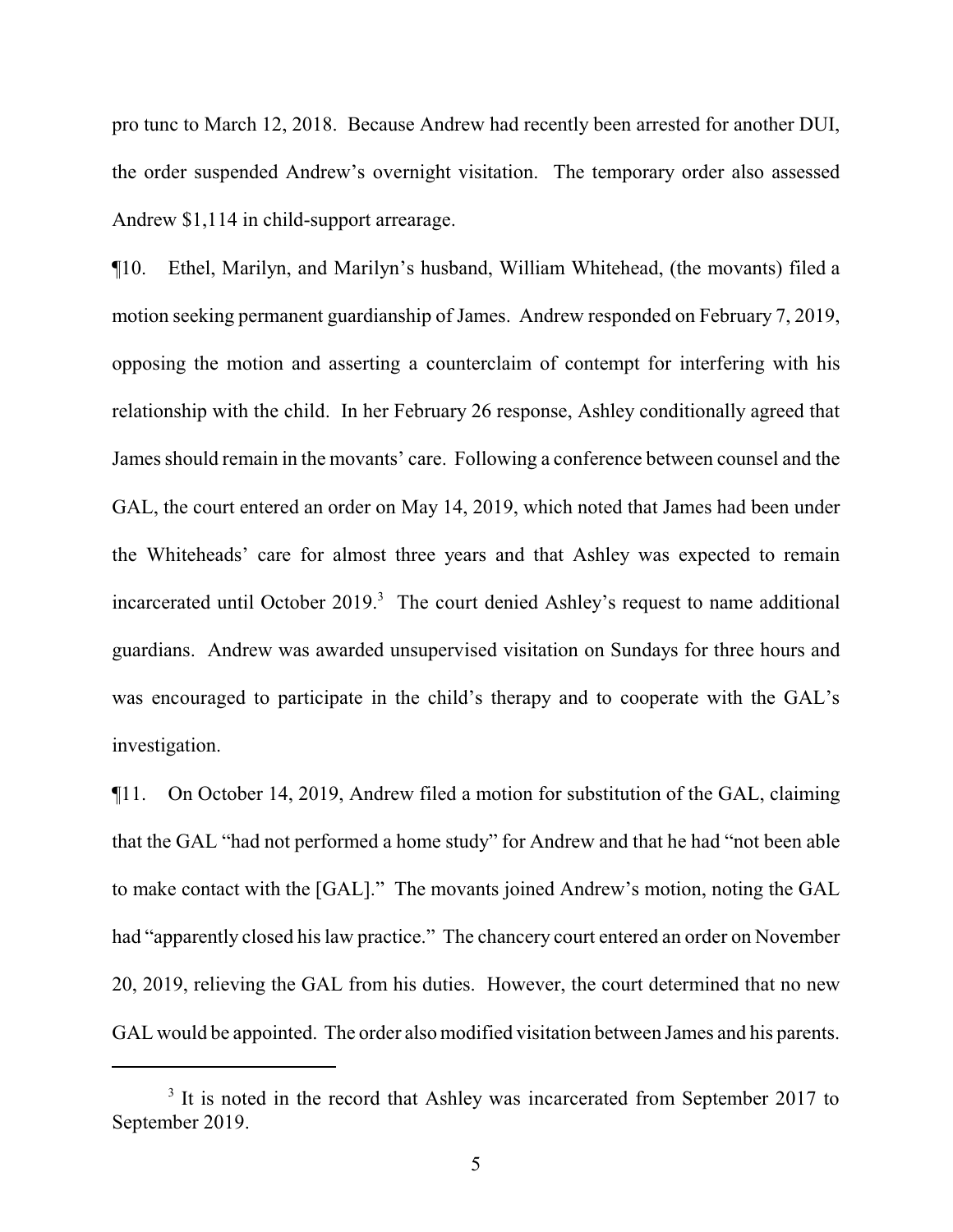Specifically, upon her release from incarceration, Ashley would receive alternating Sunday afternoons. Andrew was awarded alternating weekends from Saturday morning to Sunday morning. The matter was set for trial.

¶12. On May 28, 2020, the parties consented to a divorce on the ground of irreconcilable differences, and the court entered a final judgment approving the "written propertysettlement agreement," which waived any claim to alimony or support. No change was made to guardianship or custody in the order.

¶13. A trial was held on September 10, 2020, and October 26, 2020, before a new chancellor, Judge Margaret Alfonso. Ashley's probation officer testified that Ashley was no longer incarcerated and that she had "gone over and beyond to meet the requirements and conditions of her parole" and was "an ideal probationer." The probation officer also said Ashley would likely complete her parole by the end of the following year.

¶14. Marilyn, Andrew's sister, testified that the child had been living with her and her husband since May 2016. She said James has ADHD and was "on the spectrum," albeit "highly functional." James sees a psychiatrist every four to six weeks. Marilyn said that Ashley had regularly attended the appointments with her since being released from custody; Andrew had only gone a couple of times. James, now nine years old, attends public elementaryschool and is in "gifted" classes. But Marilyn expressed that he needs "somebody that can be involved in school [and] . . . that can stay on top of things[.]"

¶15. Marilyn stated that Andrew's visitation with the child had been "sporadic," as he had gotten another DUI in 2017 and gone to work out of town for six to seven weeks at a time.

6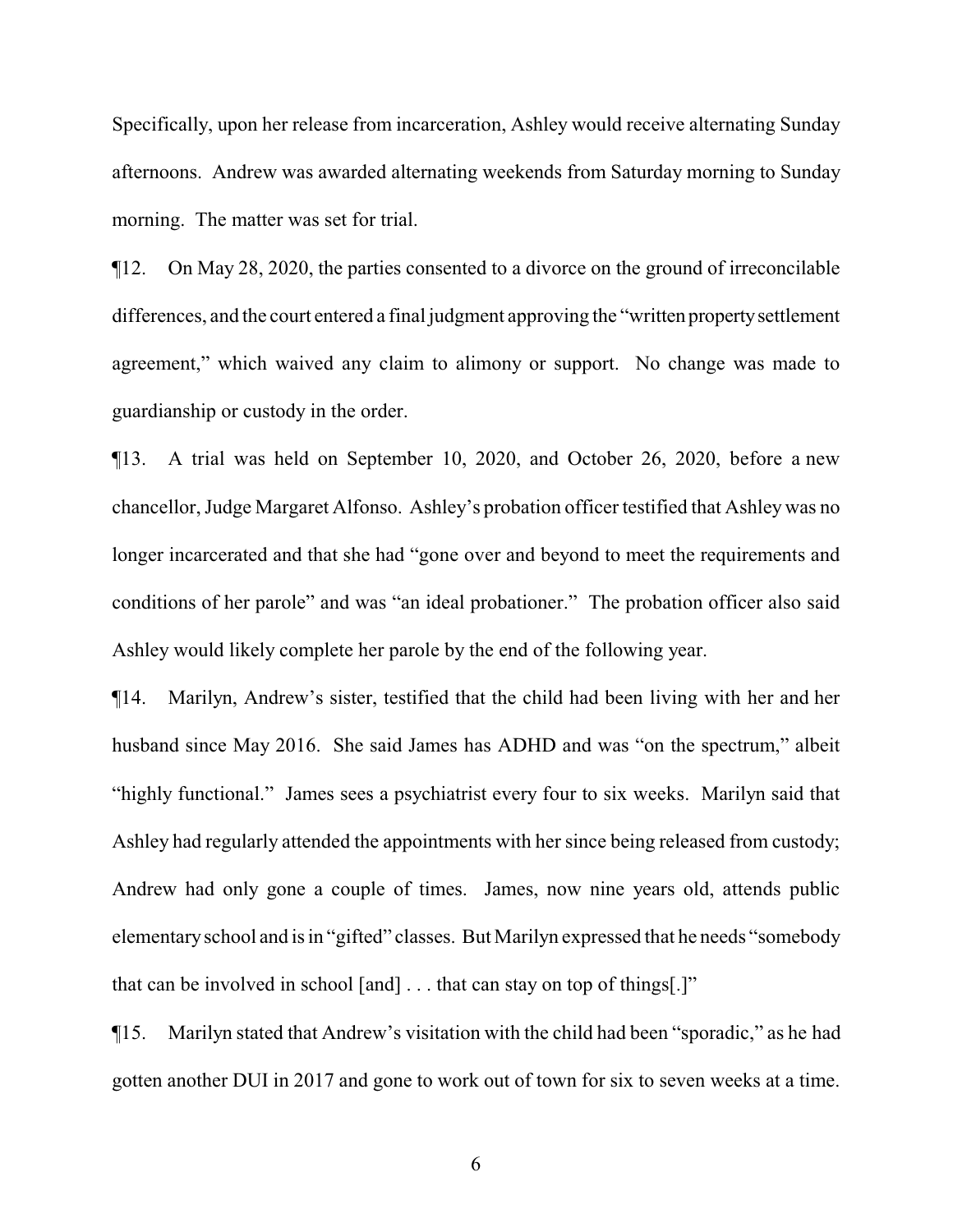She also expressed concern about Andrew's prior felonies from over ten years ago for possession with intent and aggravated assault. Marilyn said Andrew had a business that sold a drug, Kratom, which she explained "is a drug that has a lot of the same effects as opiates[.]" Although she had not been to either parent's home, Marilyn said that Ashley had since married Ben Bosarge and that their family was nice. She also said Ashley had been attending church regularly with them; Andrew attends another church. Marilyn acknowledged that Ashley had come over "a couple of days a week" to help James with homework when school was closed due to COVID and had been involved with James's Boy Scout troop. Marilyn opined that Ashley should have custody, particularly noting that the mother "act[ed] more responsible" after serving her prison term. She did admit on crossexamination that Ashley had not paid her any child support. Marilyn also said that James loves both parents and enjoys his visits with them.

¶16. Ashley testified that she will be on probation for the next five years. Even while incarcerated, she kept in touch with Marilyn and made sure she "never missed a Christmas or birthday[.]" She also would record herself reading books and send those to James. Ashley noted that she had taken care of James until he was approximately five years old. Ashley now works as an executive assistant and has a family member experienced in special-needs children that can pick up James from school when she is at work. She admitted that she had been addicted to pain pills but she went through a recovery program during her incarceration. ¶17. Ashley's husband, Ben, testified that he and Ashley had been seeing one another "[s]ince 2014." He has worked for a construction company for twenty years. Ben said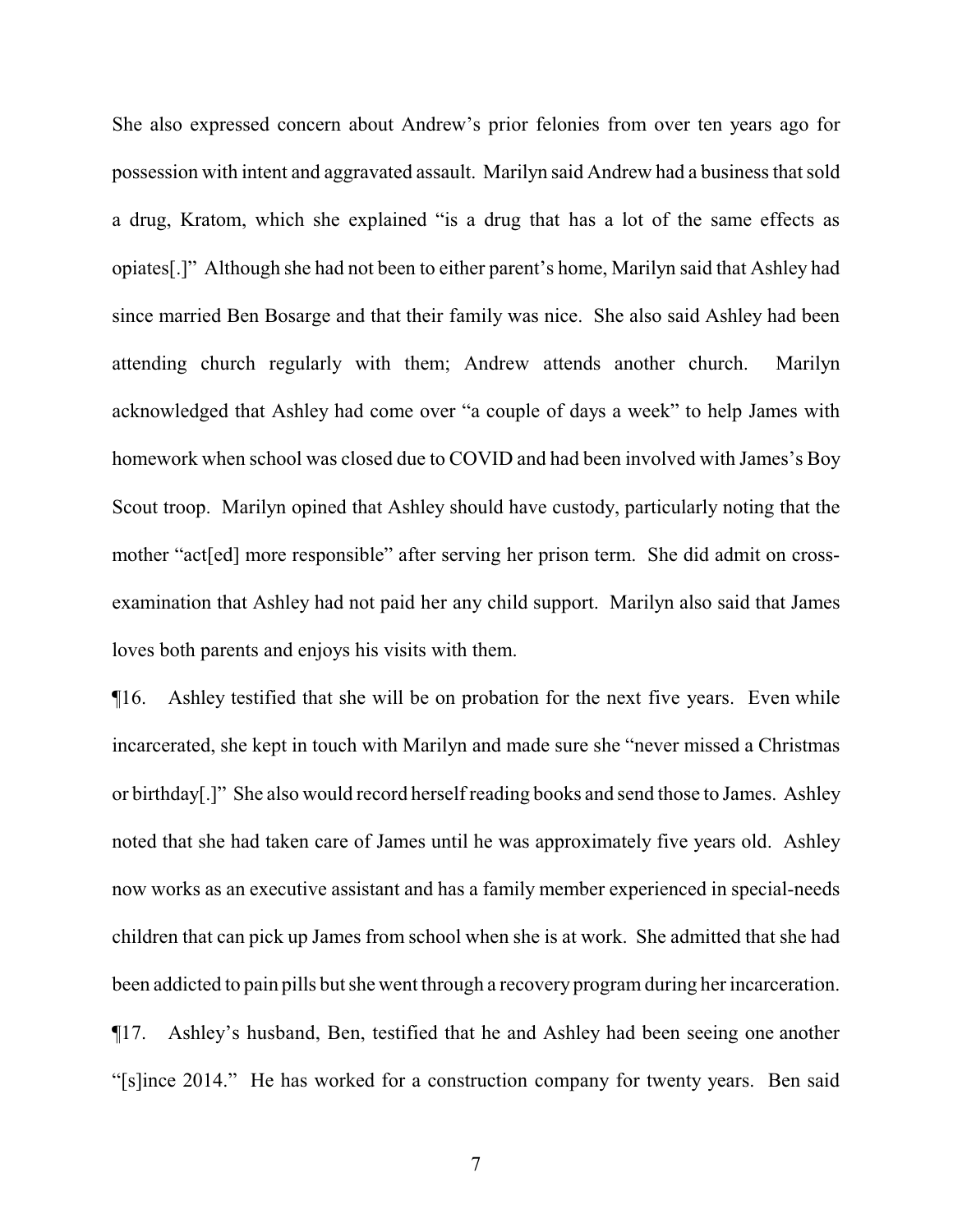Ashley got "along quite well" with his ex-wife, but he has never had a conversation with Andrew. He admitted that he had DUIs approximately twenty years prior.

¶18. Andrew testified that he worked at the Kratom Shack and said that Kratom is simply "a plant that's akin to the coffee plant" and has "pain relieving effects." He said that his relationship with his sister, Marilyn, was "nonexistent," but agreed that James should still have a relationship with her.

¶19. The chancery court entered its final judgment of custody and support on November 24, 2020. Thoroughly analyzing the applicable *Albright* factors,<sup>4</sup> the court concluded that Ashley "should be awarded paramount physical custody of [James] subject to the visitation rights of Andrew." The court ordered the parties to work with the Whiteheads and James's therapist in helping the child transition to the new custody arrangement during the upcoming Christmas school break. Andrew was awarded visitation on the first, third, and fifth full weekends of the month; visitation for various holidays was also outlined.

¶20. Andrew alleges on appeal that the chancery court's determination of custody was erroneous on the bases of the GAL's failure to file a report and the court's failure to appoint a replacement GAL. Finding no error, we affirm.

<sup>4</sup> The *Albright* factors are: (1) the age, health, and sex of the child; (2) "continuity of care"; (3) "parenting skills"; (4) the parties' "willingness and capacity to provide primary child care"; (5) the parties' employment responsibilities; (6) the parties' "physical and mental health and age"; (7) the "emotional ties of parent and child"; (8) "moral fitness" of the parties; (9) "the home, school and community record of the child"; (10) the child's preference, if the child is at least twelve years old; (11) the stability of the home environment and employment of each party; and (12) any "other factors relevant to the parent-child relationship" or the child's best interest. *Albright v. Albright*, 437 So. 2d 1003, 1005 (Miss. 1983). Andrew makes no challenge to any specific finding in the court's *Albright* analysis.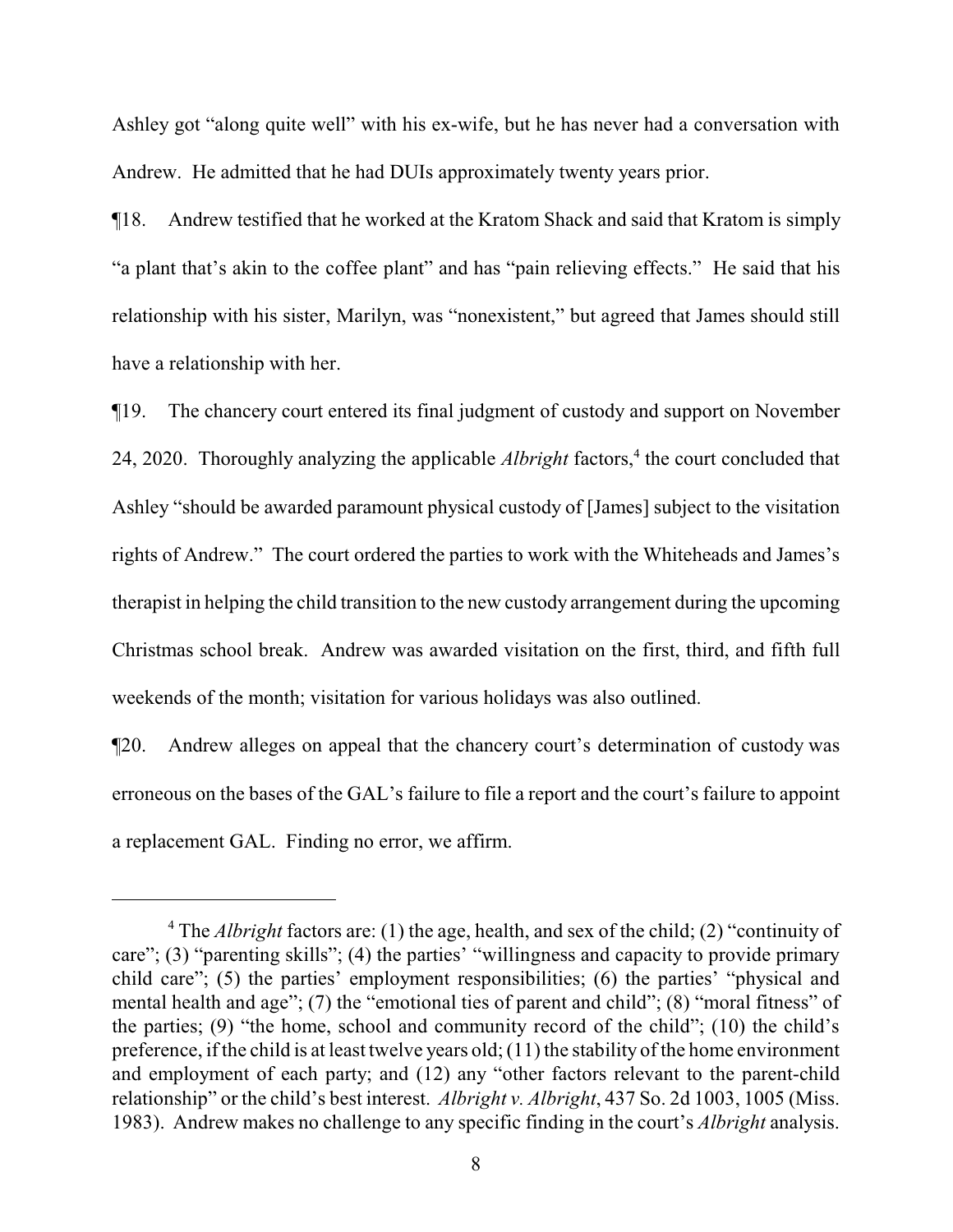#### **STANDARD OF REVIEW**

¶21. A chancery court's finding will not be disturbed on appeal "when supported by substantial credible evidence unless the chancery court has abused its discretion, was manifestly wrong [or] clearly erroneous," or applied an erroneous legal standard. *Hackler v. Hackler*, 296 So. 3d 773, 776 (¶12) (Miss. Ct. App. 2020) (quoting *Forrest v. McCoy*, 941 So. 2d 889, 890 (¶7) (Miss. Ct. App. 2006)).

#### **DISCUSSION**

¶22. Andrew's first allegation of error concerns the GAL's failure to submit a written report. Ashley did not file an appellee's brief. Generally, the "failure of an appellee to file a brief is tantamount to confession of error and will be accepted as such unless the reviewing court can say with confidence, after considering the record and brief of [the] appealing party, that there was no error." *Rogillio v. Rogillio*, 101 So. 3d 150, 153 (¶12) (Miss. 2012) (quoting *Dethlefs v. Beau Maison Dev. Corp.*, 458 So. 2d 714, 717 (Miss. 1984)). "However, reversal is not automatic nor required." *Wade v. Wade*, 967 So. 2d 682, 683 (¶4) (Miss. Ct. App. 2007). "Where issues of child custody are involved, we are 'compelled to review the record,' notwithstanding the appellee's failure to file a brief." *Id*. at 683-84 (¶4) (quoting *Mosley v. Atterberry*, 819 So. 2d 1268, 1272 (¶17) (Miss. 2002)).

¶23. As noted, the chancery court appointed the GAL, Bruegge, in January 2017. The GAL was "ordered and directed to file a written report with the [c]ourt, which may include recommendations." In Andrew's February 7, 2019 response to the guardianship motion, he specifically requested that the GAL "perform a home study of his home" and "report to this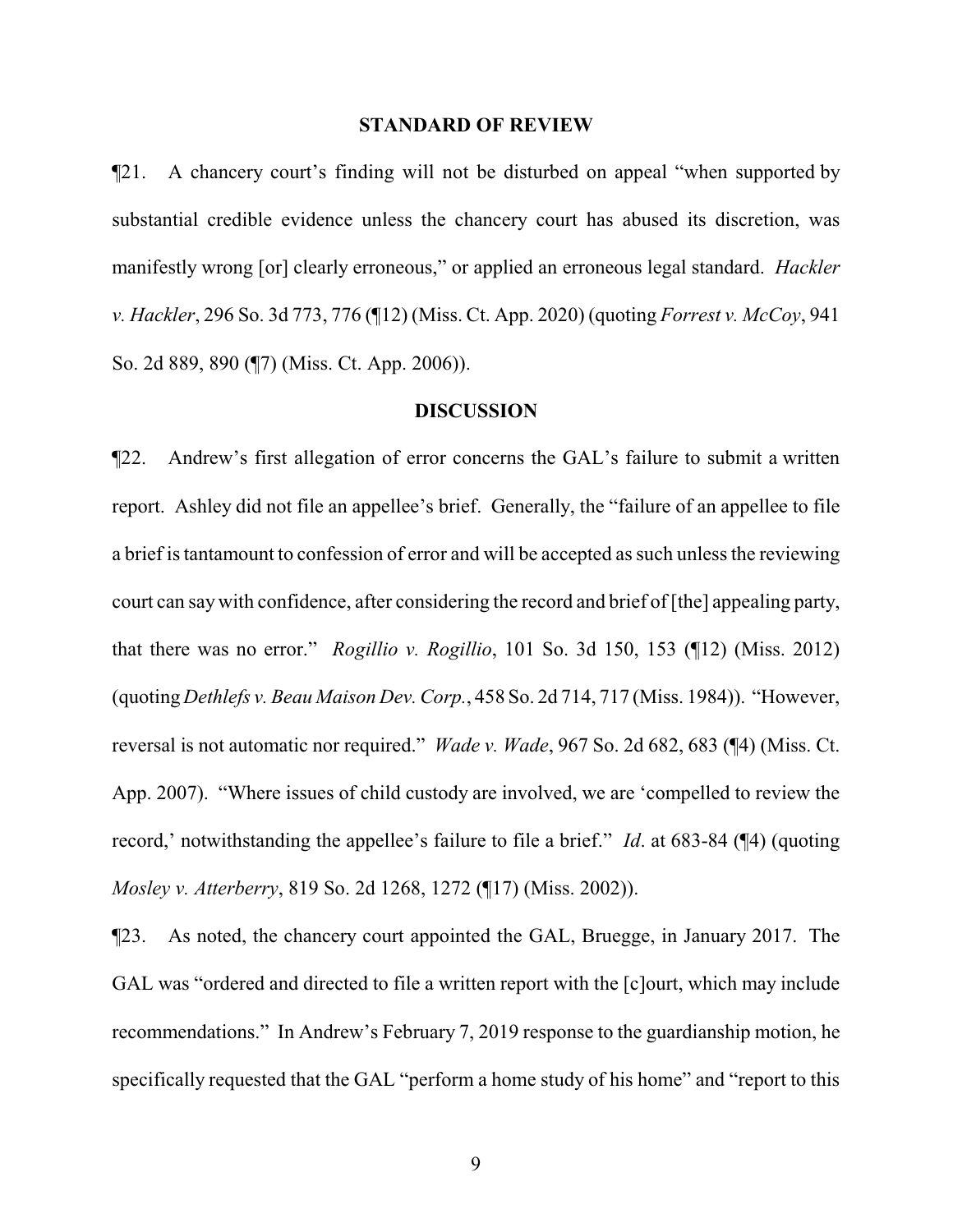[c]ourt as to why custody should not be placed with him or, in the alternative, why he cannot have extended visitation[.]"

¶24. We note that this case does not involve allegations of abuse or neglect, which would require appointment of a GAL under Mississippi Code Annotated section 93-5-23 (Rev. 2018). Therefore, the GAL did not have any statutory duty to file a written report. *See* Miss. Code Ann. § 43-21-121 (Rev. 2015).

¶25. Although the GAL did not submit a written report or recommendation, the GAL did testify before the chancery court at the June 29, 2017 hearing. Further, at the March 12, 2018 hearing, counsel for Andrew acknowledged that Andrew had "not been forthcoming with a visit address for Mr. Vonder Bruegge, the GAL, to go to his home to make a home visit," but the address had been provided to the GAL just prior to that hearing. The GAL explained, "And, Judge, I could have probably found his address, but mywhole thing is, he doesn't have the kid so why should I go hunt down where he lives. . . . So I didn't – *when he wouldn't cooperate*, I didn't try to track him down." (Emphasis added). The GAL had visited both Ethel's and Marilyn's homes and had met with the child. The chancellor admonished Andrew to work with the GAL and allow the GAL to visit Andrew's residence "to see if it's suitable." Although the GAL had been relieved of his duties at the time of trial, photographs of Andrew's home were introduced into evidence, as well as a parenting-class certificate. Andrew also admitted that the GAL had performed a home visit in October 2018.

¶26. The Mississippi Supreme Court has held:

In Mississippi jurisprudence, the role of a [GAL] historically has not been limited to a particular set of responsibilities. In some cases, a [GAL] is